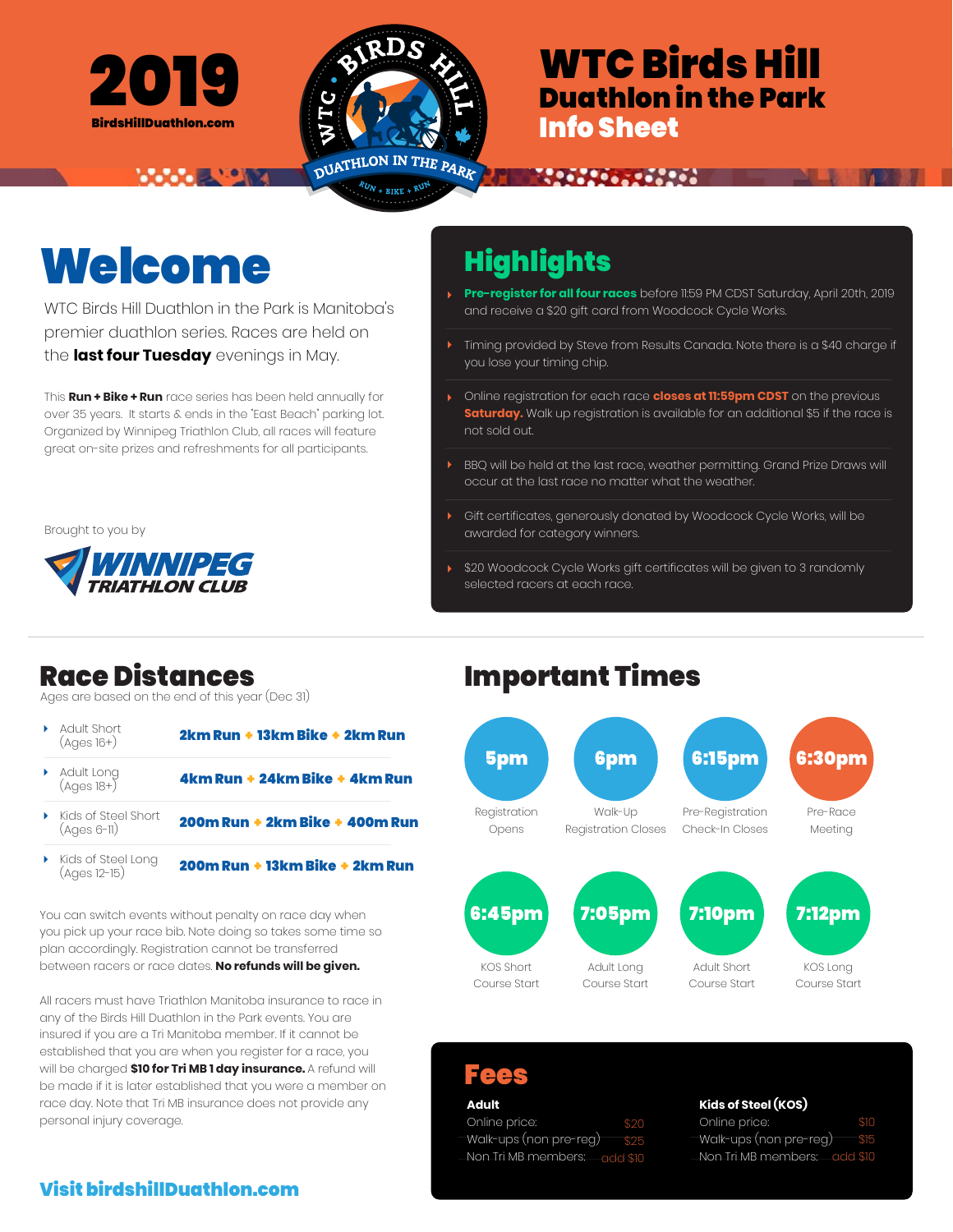### **Continuing From Last Year New & Notable**

- Only pre-registered/paid racers have until **6:15pm** to sign in and pick up their timing chip and race bib. You will not be permitted to race otherwise.
- On site registration booth opens at 5:00pm and **closes at 6:00pm.** Any new walk-up registrations not in line by 6:00pm, will not be processed or permitted to race. We encourage online registration to save yourself time and the \$5 walk-up fee.
- Race bibs are not required on the bike course. Forward facing race bibs are MANDATORY on the run course. Race belts are encouraged.
- Cash or cheque (payable to **Winnipeg Triathlon Club**) only at walk up registration.

### General

#### Food

Bananas, oranges, cookies, and refreshments will be available after each race, but only enough to help tell a few war stories. Fruit is generously provided by **Vic's Fruit Market.**

- **Para-athletes:** Please contact the Race Director, John Gray, at du.in.the.park@gmail.com as soon as possible so we can make arrangements.
- A race may be canceled by the Race Director/Tri MB Officials if conditions (e.g., severe weather) dictate doing so. Racers are not entitled to a refund or a gratis entry in a subsequent race if a race is canceled for reasons beyond the Race Director's control.

#### Cutoff Times

For the safety of volunteers, race staff, and racers, there is a bike cutoff time in the Adult Long race. If any part of a racer's bike has not crossed the dismount line within **1 hr 25 min** of the start of the race, the racer will not be permitted to start the second run. The racer will be assigned a DNF (did not finish) in the race results.







## Join WTC

You can join the Winnipeg Triathlon Club for \$50 (renewing members pay \$25 – KOS pay \$10).

Club membership includes Tri MB membership until March 31, next year. Email **wppgtriclub@gmail.com** for more information.